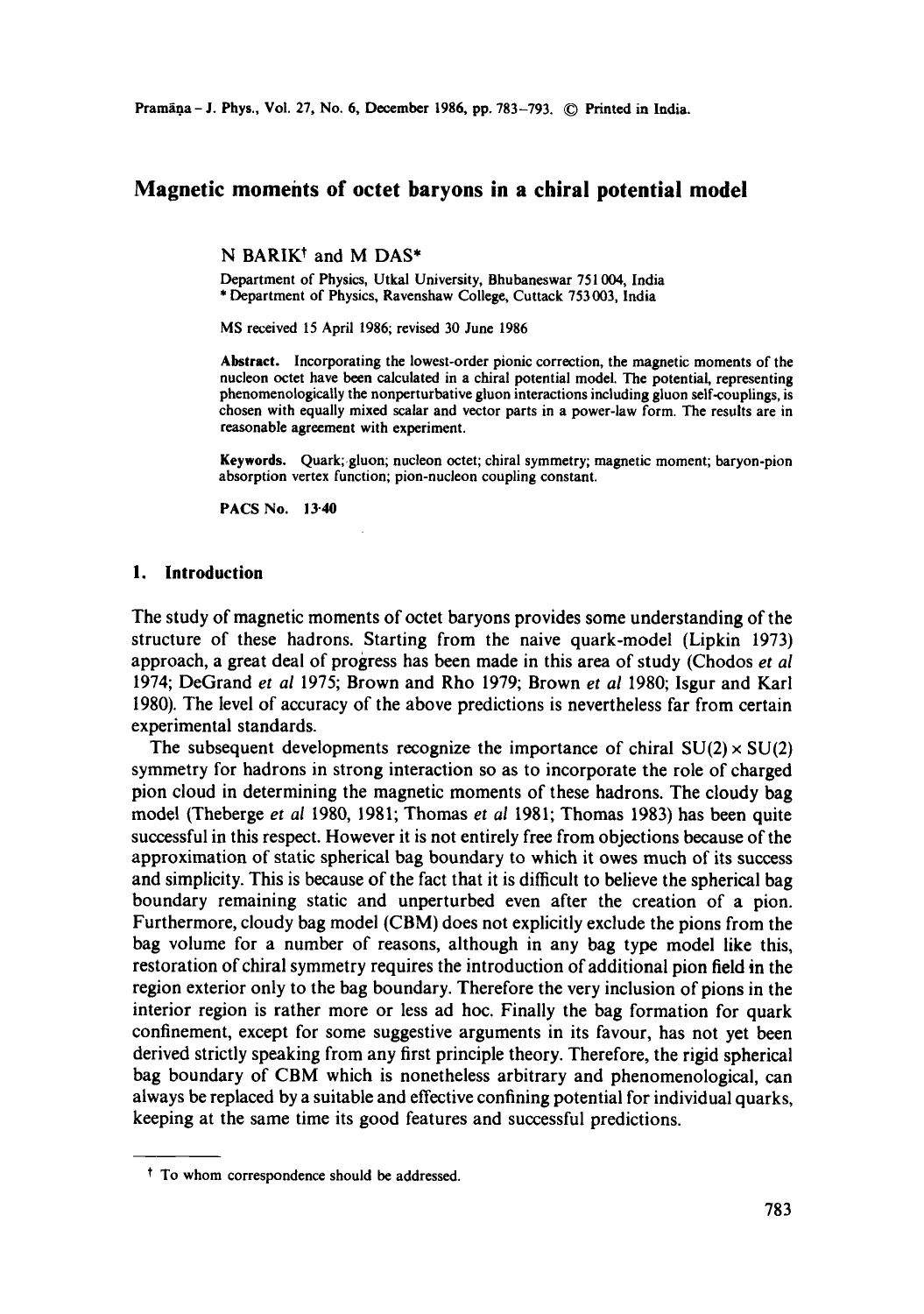## 784 *N Barik and M Das*

The chiral potential models (Tegen *et al* 1982; Tegen and Weise 1983; Tegen *et al*  1983) are no doubt some attempts in this direction. In such models the effective potential of individual quarks which is basically due to the interaction of quarks with the gluon field is assumed phenomenologically in the scalar harmonic or cubic form. The term in the quark Lagrangian density corresponding to this effective scalar potential is chirally odd through all space and hence requires the introduction of an additional pionic component everywhere in order to preserve chiral symmetry. However if one chooses the Lorentz structure of the effective potential in the form of an equal admixture of scalar and vector parts then the vector part of the potential would of course have no role to play in the chiral symmetry breaking. But on the other hand with the scalar part in equal proportion at every point it would render solvability of the Dirac equation of the independent quarks by reducing it to Schrödinger-like form with no spin-orbit splitting as required by the experimental baryon spectrum. Such a Lorentz structure of the two-body confining potential has already been observed phenomenologically (Appelquist *et al* 1978; Beavis *et al* 1979; Barik and Jena 1980, 1981) in the study of the fine-hyperfine splittings of the heavy meson spectra. This kind ofconclusion was also reached in a gauge-invariant formalism of Eitchen and Feinberg (1979). In view of this potentials of such Lorentz character with equally mixed scalar and vector parts in linear (Ferreira 1977; Ferreira and Zagury 1977) harmonic (Ferreira *et al* 1980; Barik and Dash 1985, 1986) and non-coulombic power-law (Barik and Das 1983a,b, 1986) form have been used by many authors in recent past for the study of baryons. With such a potential in the power-law form we have earlier investigated the magnetic moments of baryons (Barik and Das 1983a,b), the electromagnetic form factors of nucleons (Barik and Das 1986) as well as the weak electric and magnetic form factors in the semileptonic baryon decays (Barik *et al* 1985). However in these studies we had not taken into account the possible corrections due to the centre of mass motion and the quark-pion coupling that arises because of the restoration ofchiral symmetry in SU(2) sector. Instead we had insisted on our potential parameters and the quark masses to yield the magnetic moments of the nucleon octet and the nucleon form factor in as good an agreement as possible with experiment. But in such approaches the charge radius of the neutron can never be made nonzero apart from getting not so very satisfactory results for  $\mu_{r}$  and  $\mu_{s}$ . Even if one gets an overall good fit to the data, the physical baryon, in principle, can never be realized as the bare quark core only without its surrounding charged pion cloud according to the requirements of chiral symmetry in SU(2)-flavour sector. Therefore the electromagnetic properties of the baryons must receive a contribution from the surrounding charged pion cloud over and above the contribution of the quark-core which may also get modified due to quark-pion coupling at the vertex. Realizing this we feel it necessary to reinvestigate here the magnetic moments of the octet baryons with the same potential model of equally mixed scalar and vector parts in power law form to examine in detail the role of the charged pion cloud surrounding the quark-core of these baryons.

## **2. Basic framework**

In such a scheme, the quarks in a baryon-core are assumed to be independently confined by an average flavour-independent potential of the form,

$$
V'(r) = (1 + \gamma^0)V(r),
$$
 (1)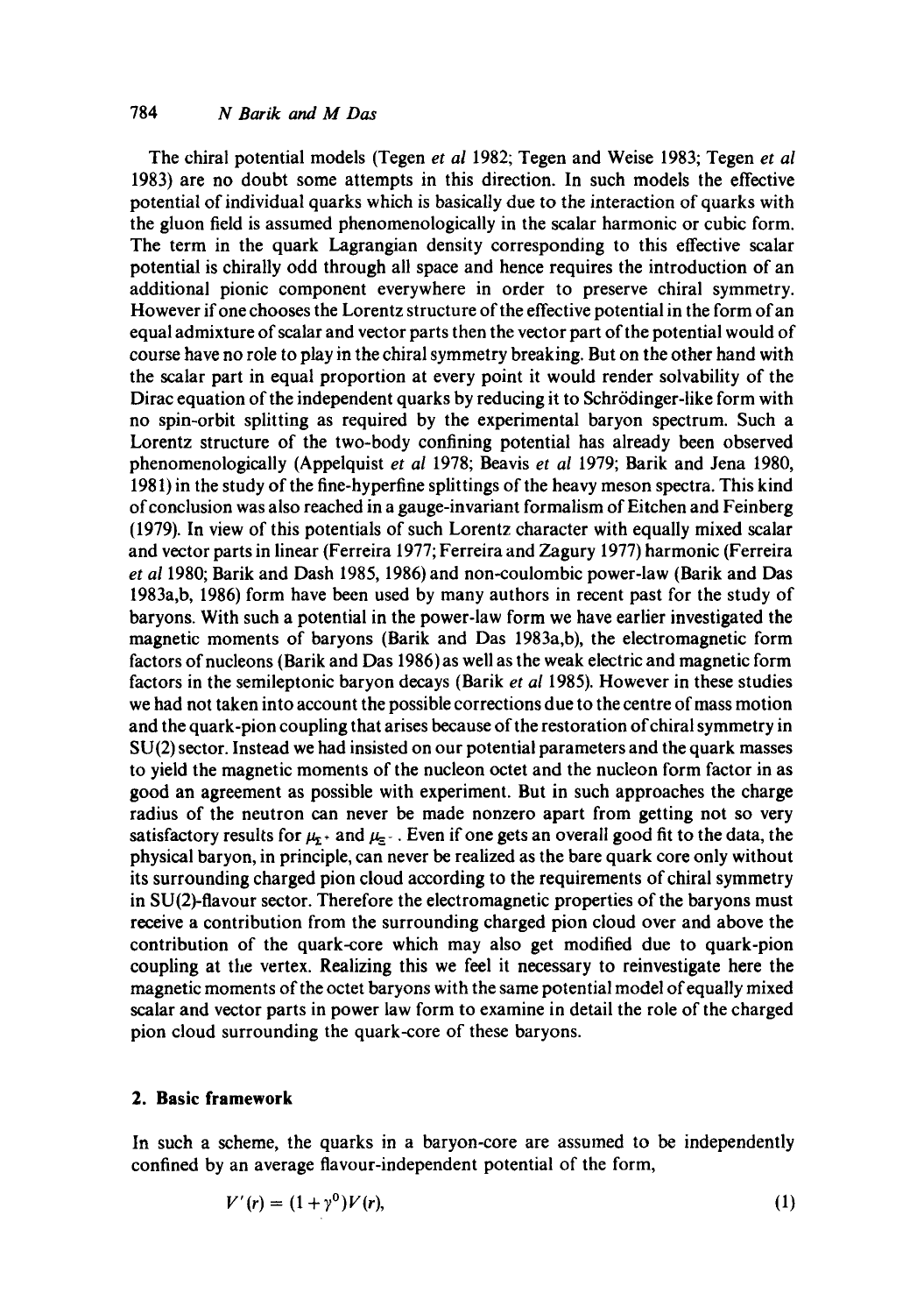*Magnetic moments of octet baryons* 785

when  $V(r) = (a^{v+1}r^v + V_0),$ 

which represents phenomenologically the dominant non-perturbative gluon interactions and the gluon self-couplings. Then leaving behind for the moment any further residual interactions like the quark-pion interaction to be treated perturbatively, one can write the Lagrangian density in zeroth order for independent quarks in a baryon as,

$$
\mathscr{L}_q^0(x) = \bar{\Psi}_q(x) \left[\frac{i}{2} \gamma^{\mu} \bar{\partial}_{\mu} - m_q - V'(r)\right] \Psi_q(x). \tag{2}
$$

Considering all the quarks in a baryon-core in their ground  $1S_{1/2}$ -state, the normalized quark orbitals  $\Psi_q(r)$  satisfying the Dirac equation derivable from  $\mathscr{L}_q^0(x)$  as,

$$
[\gamma^0 E_q - \gamma \cdot \mathbf{p} - m_q - V'(r)] \Psi_q(\mathbf{r}) = 0 \tag{3}
$$

can be written in a two-component form as,

$$
\Psi_q(\mathbf{r}) = N_q \left( \frac{\varphi_q(\mathbf{r}) \times \mathbf{r}}{\lambda_q} \varphi_q(\mathbf{r}) \times \mathbf{r} \right), \tag{4}
$$

where  $\lambda_q = E_q + m_q$  and

$$
N_q = \left(\frac{\lambda_q}{2(E_q - V_0 - a^{\nu+1} \langle r^{\nu} \rangle)}\right)^{1/2} \tag{5}
$$

is the overall normalization constant.  $\langle r^* \rangle$  is the expectation value of  $r^*$  in the state  $\varphi_q(\mathbf{r}) \cdot \varphi_q(\mathbf{r})$  satisfies the Schrödinger equation

$$
\varphi_{q}'' + \frac{2}{r} \varphi_{q}' + \lambda_{q} [E_{q} - m_{q} - 2V(r)] \varphi_{q} = 0.
$$
 (6)

With 
$$
\varphi_q(\mathbf{r}) = f(r) Y_0^0(\theta, \phi) = \frac{1}{\sqrt{4\pi}} \frac{U_q(r)}{r}, \qquad (7)
$$

equation (6) reduces to

÷,

$$
U''_q(r) + \lambda_q [E_q - m_q - 2V(r)] U_q(r) = 0.
$$
 (8)

This can be transformed into a convenient dimensionless form

$$
U_q''(\rho) + (\varepsilon_q - \rho^{\nu}) U_q(\rho) = 0, \qquad (9)
$$

where  $\rho = r/r_{0q}$  is a dimensionless variable with

$$
r_{0a} = [2\lambda_a a^{v+1}]^{-1/(v+2)}
$$
 (10)

$$
\mathop{\mathrm{and}}\nolimits
$$

and 
$$
\varepsilon_q = (E_q - m_q - 2V_0) \left( \frac{2a^{\nu+1}}{\lambda_q^{\nu/2}} \right)^{-2/(\nu+2)}
$$
 (11)

Equation (9) is the basic eigenvalue equation. It can be solved for  $\varepsilon_q$  and  $U_q$  by the standard numerical method. The individual quark binding energy  $E_q$  can then be obtained as

$$
E_q = 2V_0 + m_q + ax_q, \t\t(12)
$$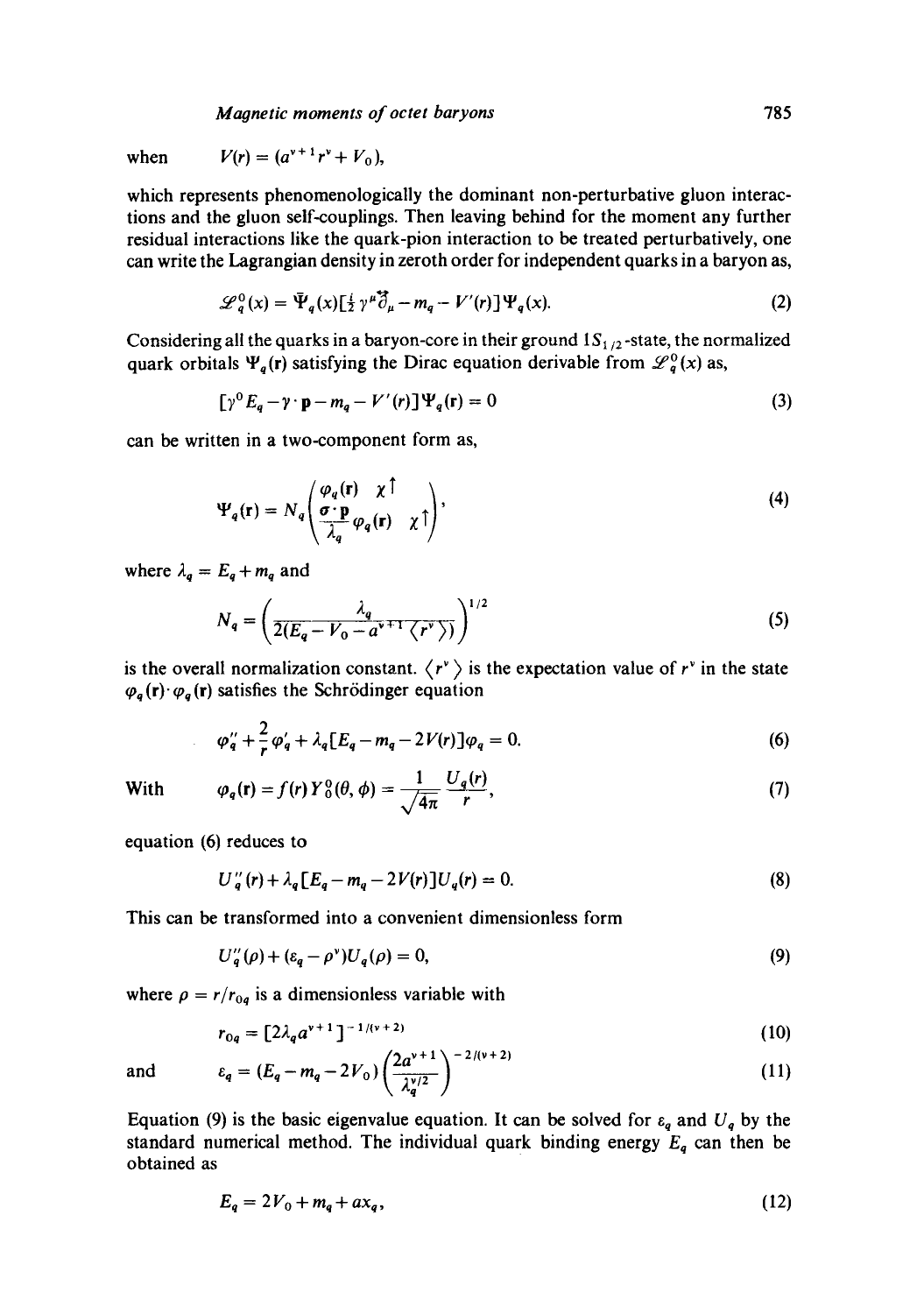where  $x_q$  is the root of the equation

$$
x_{q}^{\frac{v+2}{v}} \left[ x_q + \frac{2}{a} (m_q + V_0) \right] = 2^{2/v} \varepsilon_{q}^{\frac{v+2}{v}} \tag{13}
$$

that can be solved by a standard numerical method.

### **3. Magnetic moments of bare quark-core**

The magnetic moment of a baryon in its ground state primarily consists of contributions from its bare quark-core in terms of the corresponding constituent quark moments which are defined as,

$$
\mu_q = \frac{1}{2} \int d^3 r (\mathbf{r} \times \mathbf{J}(\mathbf{r}))_z, \tag{14}
$$

where

$$
\mathbf{J}(\mathbf{r}) = e_q \mathbf{\Psi}_q^{\mathsf{T}}(\mathbf{r}) \alpha \mathbf{\Psi}_q(\mathbf{r}) \tag{15}
$$

 $e_q$  is the charge of the quark in the units of proton charge. Then  $\mu_q$  can be expressed as

$$
\mu_q = \frac{1}{2} e_q (I_A - I_B), \tag{16}
$$

where 
$$
I_A = \int d^3 r \sin \theta \cos \Phi \Psi_q^{\dagger}(\mathbf{r}) \alpha_y \Psi_q(\mathbf{r}), \qquad (17)
$$

$$
I_B = \int d^3 r \, r \sin \theta \, \sin \Phi \, \Psi_q^{\dagger}(\mathbf{r}) \alpha_x \Psi_q(\mathbf{r}). \tag{18}
$$

Substitution of (4) in (17) and (18) and further simplification yields

$$
I_A = -I_B = N_q^2 / \lambda_q. \tag{19}
$$

**(2O)** 

Then  $\mu_q = (2M_p N_q^2/\lambda_q)e_q$  n.m (nuclear magneton),

Here 
$$
M_{-}
$$
 is the mass of the proton. The bare core contribution to the magnetic

where  $M_p$  is the mass of the proton. The bare core contribution to the magnetic moment of a baryon  $B$  is given by

$$
\mu_B^0 = \langle B \uparrow | \sum_q \mu_q \sigma_z^q | B \uparrow \rangle, \tag{21}
$$

where  $|B|$  represents the regular SU(6) state of the baryon. This yields the bare baryon magnetic moments in terms of the constituent quark moments  $\mu_q$  which can be given by the following usual expressions

$$
\mu_p^0 = \frac{1}{3} (4\mu_u - \mu_d), \quad \mu_{\Sigma^+}^0 = \frac{1}{3} (4\mu_u - \mu_s), \quad \mu_{\Xi^-}^0 = \frac{1}{3} (4\mu_s - \mu_d), \n\mu_n^0 = \frac{1}{3} (4\mu_d - \mu_u), \quad \mu_{\Sigma^0}^0 = \frac{1}{3} (2\mu_u + 2\mu_d - \mu_s), \quad \mu_{\Xi^0}^0 = \frac{1}{3} (4\mu_s - \mu_u), \n\mu_\Lambda^0 = \mu_s, \quad \mu_{\Sigma^-}^0 = \frac{1}{3} (4\mu_d - \mu_s), \quad \mu_{(\Lambda, \Sigma^0)}^0 = \frac{1}{\sqrt{3}} (\mu_d - \mu_u).
$$
\n(22)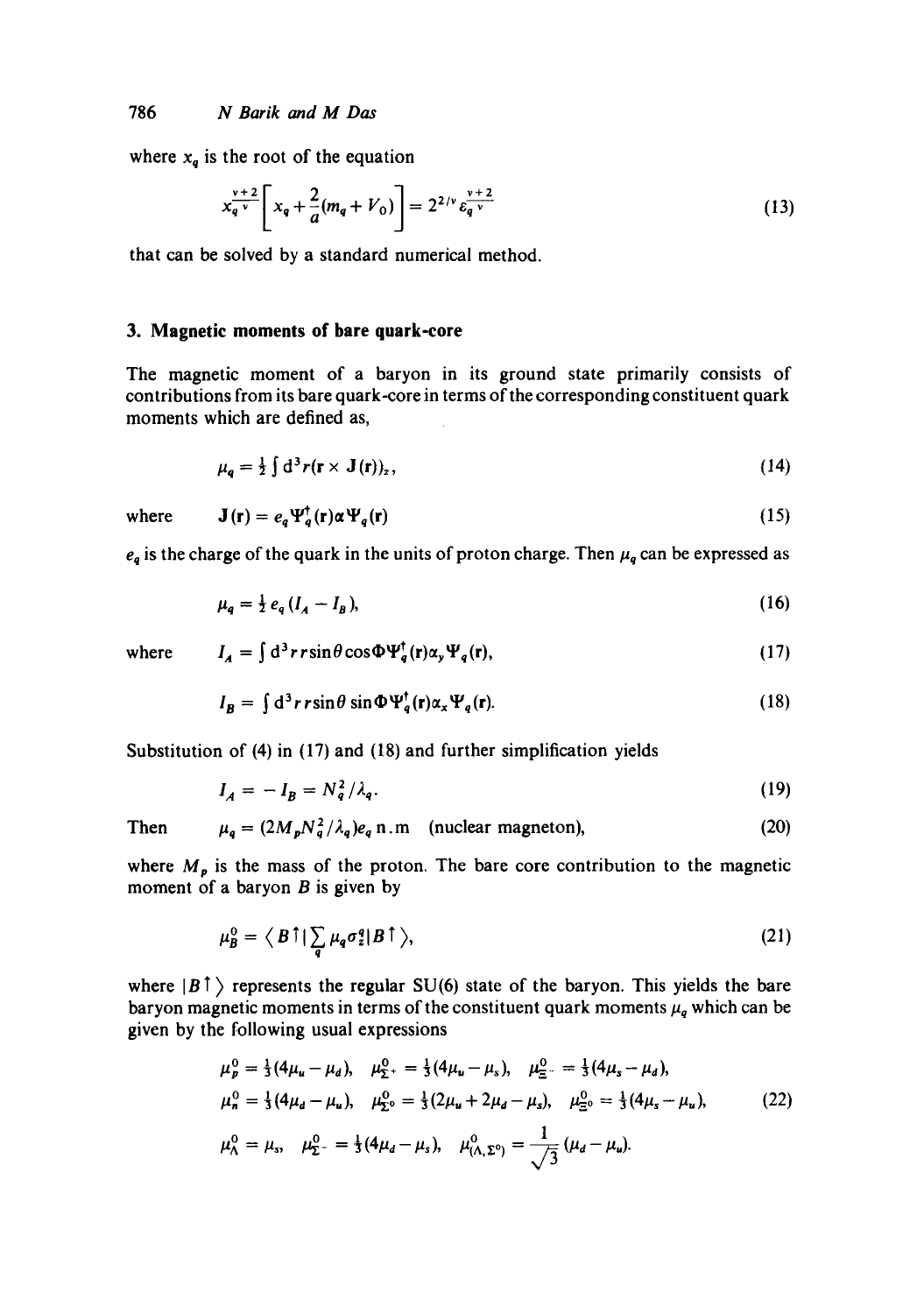#### *Maonetic moments of octet baryons* 787

There would be a sizable spurious contribution to the energy  $E<sub>a</sub>$  from the motion of the centre of mass of the three-quark system. Unless this aspect is duly accounted for, a concept of the independent motion of the quarks inside the core will not lead to a physical baryon state of definite momentum. Accounting for the c.m. motion appropriately, a correction to the magnetic moment would result which can be calculated in the same way as in MIT bag model (Bartelski *et al* 1983; Eich *et al* 1983) and we may take over their result to write the c.m. corrected magnetic moment as,

$$
\mu_B^{0'} = \frac{3\mu_B^0 + Q_B \frac{M_p}{M_B} (1 - \delta_B)}{(1 + \delta_B + \delta_B^2)},
$$
\n(23)

where 
$$
\delta_B^2 = \left\langle M_B^2 / E_B^2 \right\rangle = [1 - \left\langle P_B^2 \right\rangle / E_B^2],
$$
  
and 
$$
\delta_B = \left\langle M_B / E_B \right\rangle = \frac{1}{2} (1 + \delta_B^2),
$$
 (24)

when  $P_B$  is the centre of mass momentum,  $E_B = \sum E_q$  is the relativistic energy of the **q**  quark core and  $Q_B$  is the charge of the baryon. Therefore the physical mass of the bare baryon core is  $M_B = (E_B^2 - \langle \mathbf{P}_B^2 \rangle)^{1/2} \cdot \langle \mathbf{P}_B^2 \rangle$  is evaluated with the usual approximation  $\langle P_{\rm A}^2 \rangle = \sum_{q} \langle P^2 \rangle_q$  where  $\langle P^2 \rangle_q$  is the mean square average of the individual **q**  quark momenta with respect to  $\Psi_q$ (r). One obtains

$$
\langle p^2 \rangle_q = 2N_q^2 [E_q(E_q - m_q) - (3E_q - m_q - 2V_0)V_0 - (3E_q - m_q - 4V_0)a^{\nu+1} r_{0q}^{\nu} \langle \rho^{\nu} \rangle + 2a^{2(\nu+1)} r_{0q}^2 \langle \rho^{2\nu} \rangle].
$$
 (25)

Evaluation of  $\langle p^2 \rangle_u$  and  $\langle p^2 \rangle_s$  would lead us to a preliminary estimate of the magnetic moments of octet-baryons. The correct estimate of magnetic moments can be obtained by incorporating the effect of the coupling of pions to the bare nucleon.

#### **4. Pion coupling and magnetic moments**

In a potential model like this, the quark confinement implies a breaking of chiral symmetry which is widely believed to be a good symmetry for the hadrons. The lack of chiral invariance is evident from the fact that the scalar term proportional to *G(r)*   $V(r) + m_q$  in  $\mathcal{L}_q^0$  is chirally odd. Of course, the vector part poses no problem in this respect. To restore this chiral symmetry in the PCAC limit, one can introduce in the usual manner an elementary pseudovector pion field  $\Phi$  of small mass ( $m_{\pi} = 0.140$  GeV).

One can regard the pion as a phenomenological object without internal structure and its interaction with the quarks can be described by a Lagrangian density linear in  $\Phi$ :

$$
\mathscr{L}_I^{\pi}(x) = -\frac{i}{f_{\pi}} G(r) \overline{\Psi}_q(x) \gamma^5(\tau \cdot \Phi) \Psi_q(x), \qquad (26)
$$

where  $f_{\pi} = 93 \text{ MeV}$  is the pion decay constant. Then following the Hamiltonian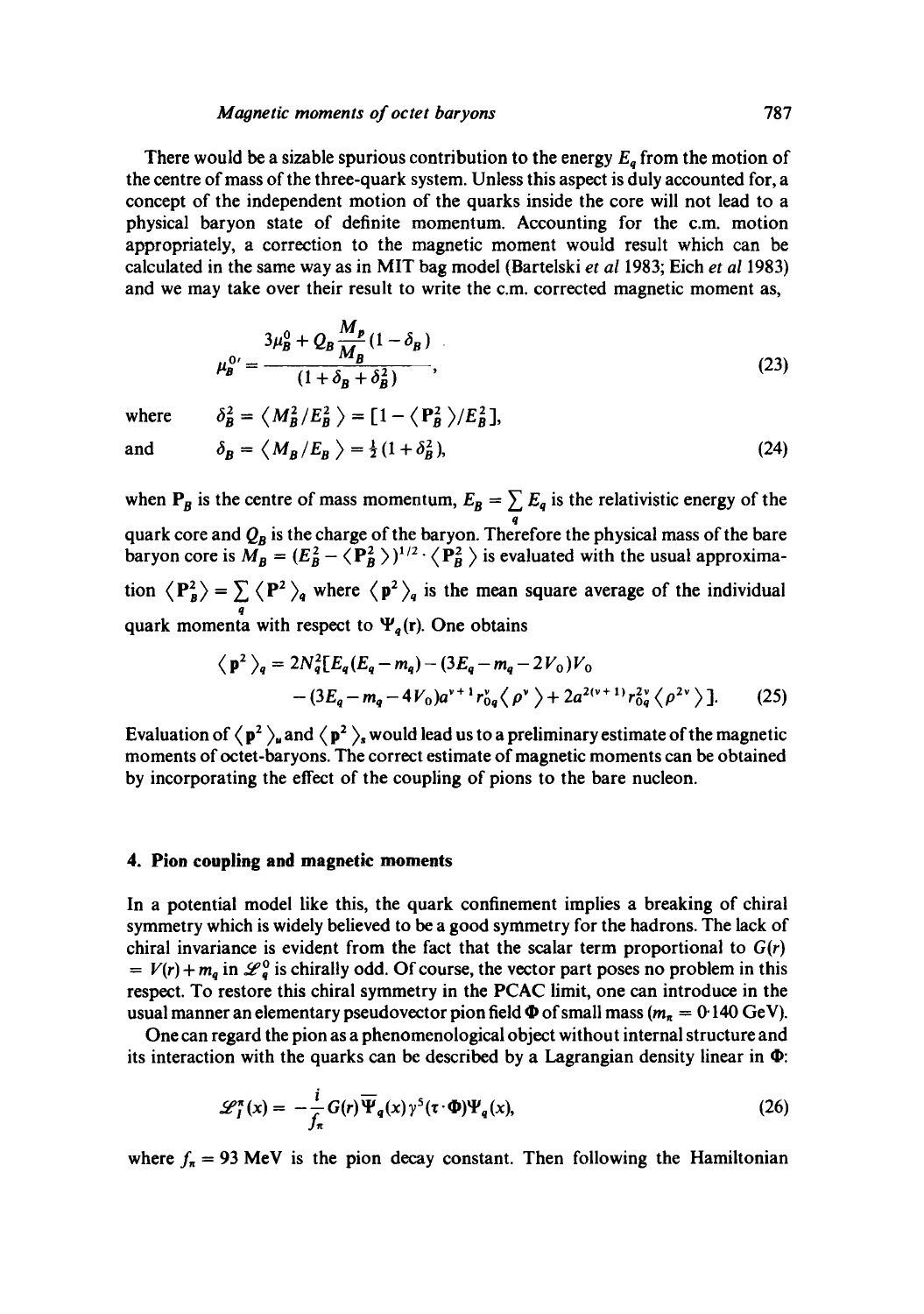technique as in CBM one can describe the pion coupling effects in low order perturbation theory.

It is to be noted that, at the quark core level  $(N, \Delta)$ ,  $(\Delta, \Sigma, \Sigma^*)$  and  $(\Xi, \Xi^*)$  are separately mass degenerate. The mass degeneracy is removed by obtaining corrections for electrostatic and magnetostatic energies due to one-gluon exchange interactions, pionic self-energy of the baryons, and energy due to centre of mass motion. However, for the study of magnetic moments of octet baryons we do not consider the effect of the residual one-gluon exchange interactions. We also ignore the possible corrections from the virtual pion-cloud which may arise from the requirement of preserving  $SU(3)<sub>L</sub> \times SU(3)<sub>R</sub>$  symmetry in general, because of the so much heavier kaon mass being involved in the process. Hence for the present we only consider the longest range (i.e. pionic) corrections.

The pionic self-energy of the baryons from the single-loop self-energy diagram can be obtained as,

$$
\Sigma_B(E) = \sum_{k} \sum_{B'} \frac{V^{BB'}(\mathbf{k}) V^{BB'}(\mathbf{k})}{(E - w_k - M_{B'}^0)},
$$
\n(27)

where 
$$
\sum_{\mathbf{k}} = \sum_{\text{isospin}} \int d^3 \mathbf{k} / (2\pi)^3
$$
 (28)

and  $V^{BB'}$  (k) is the general baryon-pion absorption vertex function found in this model as

$$
V_{j}^{BB'}(\mathbf{k})=i\sqrt{4\pi}\frac{\int_{BB'\pi}}{m_{\pi}}\frac{k u(k)}{(2w_{k})^{1/2}}\left(\sigma^{BB'}\cdot\hat{k}\right)\tau_{j}^{BB'}.
$$
 (29)

Here B and B' refer to any of the ground states of the octet and decuplet baryons,  $\sigma_j^{BB'}$ and  $\tau_i^{BB'}$  are spin and isospin matrices and  $w_k^2 = (\mathbf{k}^2 + m_\pi^2)$ . The form factor  $u(k)$  can be found here as (Barik and Das 1986)

$$
u(k) = \frac{10N_q^2}{3\lambda_q} \Bigg[ \left\langle (V(r) + m_q) j_0(kr) \right\rangle + \left\langle r \frac{\mathrm{d}V(r)}{\mathrm{d}r} \frac{j_1(kr)}{kr} \right\rangle \Bigg], \tag{30}
$$

where  $j_0(kr)$  and  $j_1(kr)$  represent the zeroth order and first order spherical Bessel functions, respectively.

The physical baryon state  $|\tilde{B}\rangle$  can be written upto one-pion level as

$$
|\tilde{B}\rangle = z_B^{1/2} |B\rangle + \sum_{B'} C_{B'\pi} |B'\pi\rangle, \tag{31}
$$

where  $|B\rangle$  represents the bare baryon state,  $z_B$  and  $|C_{B<sub>n</sub>}|^2$  are the probabilities of finding the state  $|B\rangle$  and  $|B'\pi\rangle$  respectively in the physical baryon state. The normalization requirement yields

$$
z_B = 1 - \frac{1}{3} I_1 \sum_B C_{BB} f_{BB\pi}^2 , \qquad (32)
$$

where 
$$
C_{BB'} = (\sigma^{BB} \cdot \sigma^{BB}) (\tau^{BB} \cdot \tau^{BB}),
$$

$$
1 \qquad \qquad \Gamma^{\infty} \qquad k^4 u(k)
$$
 (33)

and 
$$
I_1 = \frac{1}{\pi m_\pi^2} \int_0^\cdot \mathrm{d}k \frac{\kappa u(\kappa)}{w_k^3}.
$$
 (34)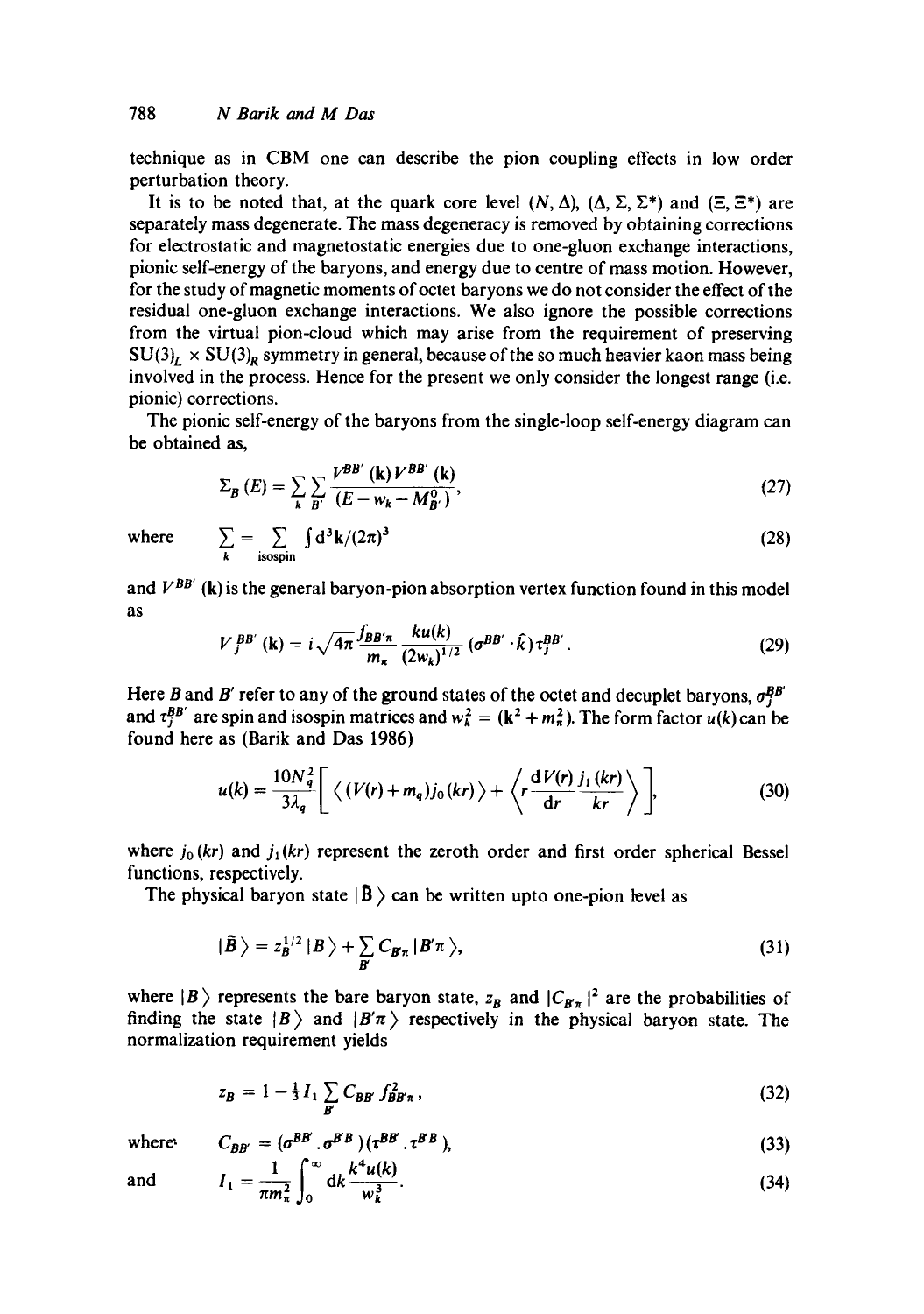It is difficult to evaluate the integral  $I_1$  with  $u(k)$  expressed in the form given in (30). We therefore express it in a convenient form

$$
u(k) = (1 - \alpha k^2 + \beta k^4) \exp(-\gamma k^2),
$$
 (35)

where  $(\alpha, \beta, \gamma) = (0.11595, 0.222, 4.0816)$  with appropriate units to make  $u(k)$  dimensionless. The values of  $\alpha$ ,  $\beta$  and  $\gamma$  are ascertained by fitting this expression numerically with the original one provided by (30).  $I_1$  is then evaluated by the standard numerical method and is equal to  $0.6387$ .

The z-component of the magnetic moment operator of a physical baryon state can be decomposed into isoscalar  $\mu^s$  and iso-vector  $\mu^v$  parts as,

$$
\hat{\mu}_z = (\mu^s + \tau_3 \mu^v) \sigma_3. \tag{36}
$$

Then the expectation value of  $\hat{\mu}_z$  in a given baryon state yields an expression for the magnetic moment  $\mu_B^c$  due to the baryon current, which is (Nogami and Ohtsuka 1982)

$$
\mu_B^c = \langle \tilde{B} | \hat{\mu}_z | \tilde{B} \rangle
$$
  
=  $z_B \left[ \mu_B^0 + \frac{1}{3} I_1 \sum_{B'B'} D_{B(B'B')} f_{B'B'\pi} f_{BB'\pi} \right],$  (37)

where

$$
D_{B(B'B')} = \sum_{i,\,\alpha} \left( \sigma_i^{BB'} \ \tau_a^{BB'} \ \right) \mu_{B'B'}^0 \left( \sigma_i^{B'B} \ \tau_a^{B'B} \ \right). \tag{38}
$$

B', B" refer to appropriate intermediate states which are mentioned in table 1.  $D_{B(B'B')}$ 

**Table 1. Baryon-pion coupling constants, isoscalar and isovector parts of the transition**  moments  $\mu_{\text{BB}}^2$  ( $\mu_{\text{BB}}^2 = \mu_{\text{B}}^2$ ) in SU(3) limit and the spin-isospin reduced matrix elements for various baryon-states. (Here,  $\sum \sigma_i^{p} \sigma_j^{p} \sigma_i^{p} = \zeta \sigma_j^{p}$  and  $\sum \tau_a^{p} \sigma_i^{p} \tau_a^{p} = \eta \tau_b^{p}$ )

| BB'               | $f_{BB'\pi}/f_{NN\pi}$ | $\mu_{BB}^{0}$<br>$\mu_P^0$ | $\mu_{BB}^{0v}$<br>$\mu_p^0$ | $\sigma^{BB} \cdot \sigma^{B'B}$ | $\tau^{BB'}\cdot \tau^{B'B}$ | ξ          | η    |
|-------------------|------------------------|-----------------------------|------------------------------|----------------------------------|------------------------------|------------|------|
| NN                |                        | 1/6                         | 5/6                          |                                  |                              |            |      |
| $N\Delta$         | $6\sqrt{2}/5$          | 0                           | $\sqrt{2}$                   |                                  |                              | 10/3       | 10/3 |
| $\Delta N$        | $6\sqrt{2}/5$          | 0                           | $\sqrt{2}$                   |                                  |                              | 1/3        | 1/3  |
| ΔΔ                | 1/5                    | 1/6                         | 1/6                          | 15                               | 15                           | 11         | 11   |
| ۸۸                | $\mathbf 0$            | $-1/3$                      | 0                            |                                  |                              | $-1$       |      |
| ۸Σ                | $-2\sqrt{3}/5$         | $\bf{0}$                    | $-1/\sqrt{3}$                |                                  |                              | $-1$       |      |
| ΣΛ                | $-2\sqrt{3}/5$         | $\bf{0}$                    | $-1/\sqrt{3}$                |                                  |                              |            |      |
| ΣΣ                | 4/5                    | 1/3                         | 2/3                          |                                  |                              | $-1$       |      |
| $\Lambda\Sigma^*$ | $-6/5$                 | $\bf{0}$                    | -1                           |                                  |                              | 10/3       |      |
| Σ*Λ               | $-6/5$                 | $\pmb{0}$                   | $-1$                         |                                  |                              | 1/3        |      |
| ΣΣ*               | $-2\sqrt{3}/5$         | $-1/\sqrt{3}$               | $-1/\sqrt{3}$                |                                  |                              | 10/3       |      |
| $\Sigma^*\Sigma$  | $-2\sqrt{3}/5$         | $-1/\sqrt{3}$               | $-1/\sqrt{3}$                |                                  |                              | 1/3        |      |
| Σ*Σ*              | 2/5                    | $\bf{0}$                    | 1/3                          | 15                               |                              | 11         |      |
| ΞΞ                | $-1/5$                 | $-1/2$                      | $-1/6$                       |                                  |                              |            |      |
| <b>EE*</b>        | $-2\sqrt{3}/5$         | $-1/\sqrt{3}$               | $-1/\sqrt{3}$                |                                  |                              | $10/3 - 1$ |      |
| Ξ*Ξ               | $-2\sqrt{3}/5$         | $-1/\sqrt{3}$               | $-1/\sqrt{3}$                |                                  |                              | $1/3 - 1$  |      |
| 모*모*              | 1/5                    | $-1/6$                      | 1/6                          | 15                               | 3                            | 11         | $-1$ |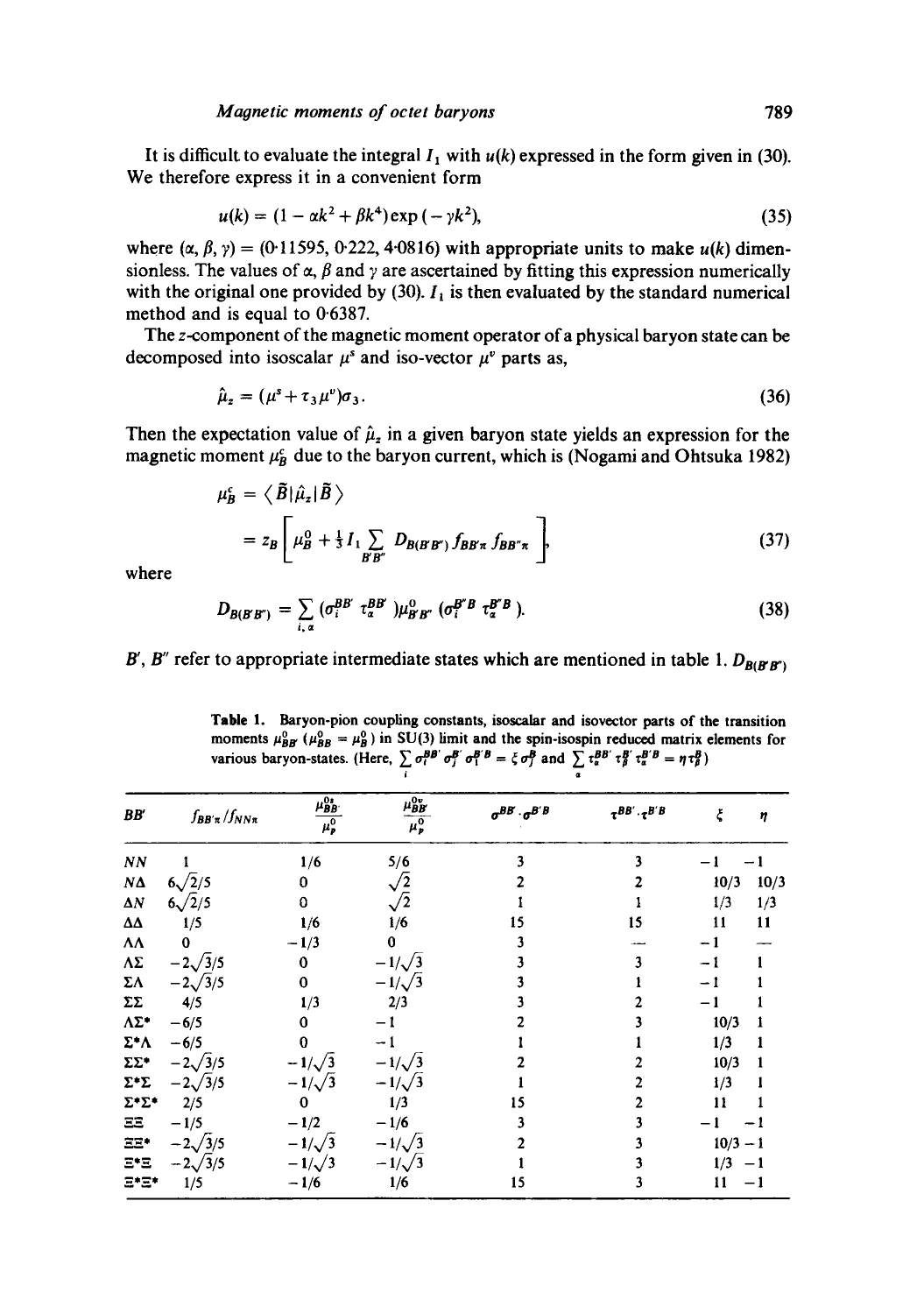are evaluated with the help of the appropriate spin-isospin factors provided in table 1, following the prescriptions given by Nogami and Ohtsuka (1982) to obtain the dressed core magnetic moments for the nucleon octet as,

$$
\mu_N^c = z_N \left[ \mu_N^0 + \left( -\mu_N^{0s} + \frac{1}{3} \tau_3 \mu_N^{0v} \right) f_{NN\pi}^2 I_1 + \left( \frac{20}{9} \mu_\Delta^{0s} + \frac{100}{27} \tau_3 \mu_\Delta^{0v} \right) I_1 f_{N\Delta\pi}^2 + \left( \frac{32}{7} \tau_3 \mu_N^{0v} f_{NN\pi} f_{N\Delta\pi} I_1 \right) \right],
$$
\n(39)

$$
\mu_{\Lambda}^c = z_{\Lambda} \left[ \mu_{\Lambda}^0 - \mu_{\Sigma}^{0s} I_1 f_{\Lambda \Sigma \pi}^2 + \frac{10}{3} \mu_{\Sigma^*}^{0s} I_1 f_{\Lambda \Sigma^* \pi}^2 + \frac{8}{3} \mu_{\Sigma \Sigma^*}^{0s} I_1 f_{\Lambda \Sigma \pi} f_{\Lambda \Sigma^* \pi} \right], \quad (40)
$$

$$
\mu_{\Sigma}^{\epsilon} = z_{\Sigma} \left[ \mu_{\Sigma}^{0} + \left( -\frac{2}{3} \mu_{\Sigma}^{0s} - \frac{1}{3} \tau_{3} \mu_{\Sigma}^{0s} \right) I_{1} f_{\Sigma \Sigma \pi}^{2} - \frac{1}{3} \mu_{\Lambda}^{0s} I_{1} f_{\Sigma \Lambda \pi}^{2} + \left( \frac{20}{9} \mu_{\Sigma}^{0s} + \frac{10}{9} \tau_{3} \mu_{\Sigma}^{0v} \right) I_{1} f_{\Sigma \Sigma^{*} \pi}^{2} + \left( \frac{16}{9} \mu_{\Sigma \Sigma^{*}}^{0s} + \frac{8}{9} \tau_{3} \mu_{\Sigma \Sigma^{*}}^{0v} \right) I_{1} f_{\Sigma \Sigma \pi} f_{\Sigma \Sigma^{*} \pi} - \frac{8}{9} \tau_{3} \mu_{\Lambda \Sigma^{*}}^{0v} I_{1} f_{\Sigma \Lambda \pi} f_{\Sigma \Sigma \pi} \right], \tag{41}
$$

$$
\mu_{\Xi} = z_{\Xi} \left[ \mu_{\Xi}^{0} + \left( -\mu_{\Xi}^{0s} + \frac{1}{3} \tau_{3} \mu_{\Xi}^{0v} \right) I_{1} f_{\Xi \Xi \pi}^{2} + \left( \frac{10}{3} \mu_{\Xi}^{0s} - \frac{10}{9} \tau_{3} \mu_{\Xi}^{0v} \right) I_{1} f_{\Xi \Xi^{*} \pi}^{2} + \left( \frac{8}{3} \mu_{\Xi \Xi^{*}}^{0s} - \frac{8}{9} \tau_{3} \mu_{\Xi \Xi^{*}}^{0s} \right) I_{1} f_{\Xi \Xi \pi} f_{\Xi \Xi^{*} \pi} \right], \tag{42}
$$

$$
\mu_{(\Lambda\Sigma^0)}^c = (z_{\Lambda} z_{\Sigma})^{1/2} \left[ \mu_{\Lambda\Sigma^0}^0 - \frac{1}{3} \mu_{\Lambda\Sigma^0}^{0} I_1 f_{\Lambda\Sigma\pi}^2 + \frac{1}{3} \mu_{\Sigma}^{0} I_1 f_{\Sigma\Sigma\pi} f_{\Lambda\Sigma\pi} \right. \\
\left. + \frac{4}{9} \mu_{\Lambda\Sigma^*}^{0} I_1 f_{\Lambda\Sigma^*\pi} f_{\Lambda\Sigma\pi} - \frac{4}{9} \mu_{\Sigma\Sigma^*}^{0} I_1 (f_{\Lambda\Sigma^*\pi} f_{\Sigma\Sigma\pi} + f_{\Lambda\Sigma\pi} f_{\Sigma\Sigma^*\pi}) - \frac{10}{9} \mu_{\Sigma^*}^{0} I_1 f_{\Lambda\Sigma^*\pi} f_{\Sigma\Sigma^*\pi} \right].
$$
\n(43)

Here  $\mu_{BB}^0$  ( $\mu_{BB}^0 \equiv \mu_B^0$ ) are transition moments describing the B'B" y-coupling. First of all we use the SU(6) values of  $\mu^0_B$  and  $\mu^0_{B'B'}$  in the above expressions, when the isovector transition moments  $\mu_{\bf B' B''}^{\rm op}$  are obtained from the relation  $\mu_{\bf B' B''}^{\rm op} = \mu_{\bf N}^{\rm op} (f_{\bf B' B''}, f_{\bf N})$ . The isoscalar and isovector parts of  $\mu_{\rm B}^{\rm o}$  and that of  $\mu_{\rm B}^{\rm o}$  in the exact SU(3) limit are summarized in table 1. Substituting the values of  $\mu_B^{\omega}$ ,  $\mu_{B}^{\omega}$ ,  $\mu_{B}^{\omega}$  and  $\mu_{B^{\omega}}^{\omega}$  in (39) to (43) and factoring out the bare-core SU(3) value  $\mu_B^0$  for the corresponding baryon from these expressions one obtains the dressed core magnetic moment of a baryon in general as,

$$
\mu_B^c = z_B \left(1 + s_B\right) \mu_B^0 \,,\tag{44}
$$

when  $z_B$  can also be written from (32) and (33) as,

$$
z_B = (1 - \tilde{s}_B). \tag{45}
$$

where the factors  $s_B$  and  $\tilde{s}_B$  as found here for each baryon can be listed as follows:

$$
(s_p, s_n, s_A) \equiv \left(\frac{29}{5}, 6, \frac{108}{25}\right) I_1 f_{NN\pi}^2,
$$
  
\n
$$
(s_{\Sigma^+}, s_{\Sigma^0}, s_{\Sigma^-}) \equiv \left(\frac{92}{5}, \frac{36}{5}, \frac{4}{5}\right) I_1 f_{NN\pi}^2,
$$
  
\n
$$
(s_{\Xi^0}, s_{\Xi^-}, s_{(\Lambda\Sigma^0)}) \equiv \left(\frac{18}{25}, \frac{33}{25}, \frac{36}{25}\right) I_1 f_{NN\pi}^2,
$$
  
\nand 
$$
(\tilde{s}_N, \tilde{s}_\Lambda, \tilde{s}_\Sigma, \tilde{s}_\Xi) = \left(\frac{171}{25}, \frac{108}{25}, \frac{12}{5}, \frac{27}{5}\right) I_1 f_{NN\pi}^2.
$$
 (46)

However to incorporate the SU(3)-symmetry breaking effects we can use our model predictions for the bare core moments  $\mu_B^0$  listed in table 2, in (44) instead of the SU(3) values. The dressed core magnetic moments  $\mu_B^c$  computed with  $f_{NN\pi}^2 = 0.08$ , are presented in table 2, along with the c.m. corrected values  $\mu_{B}^{c}$  obtained according to (23).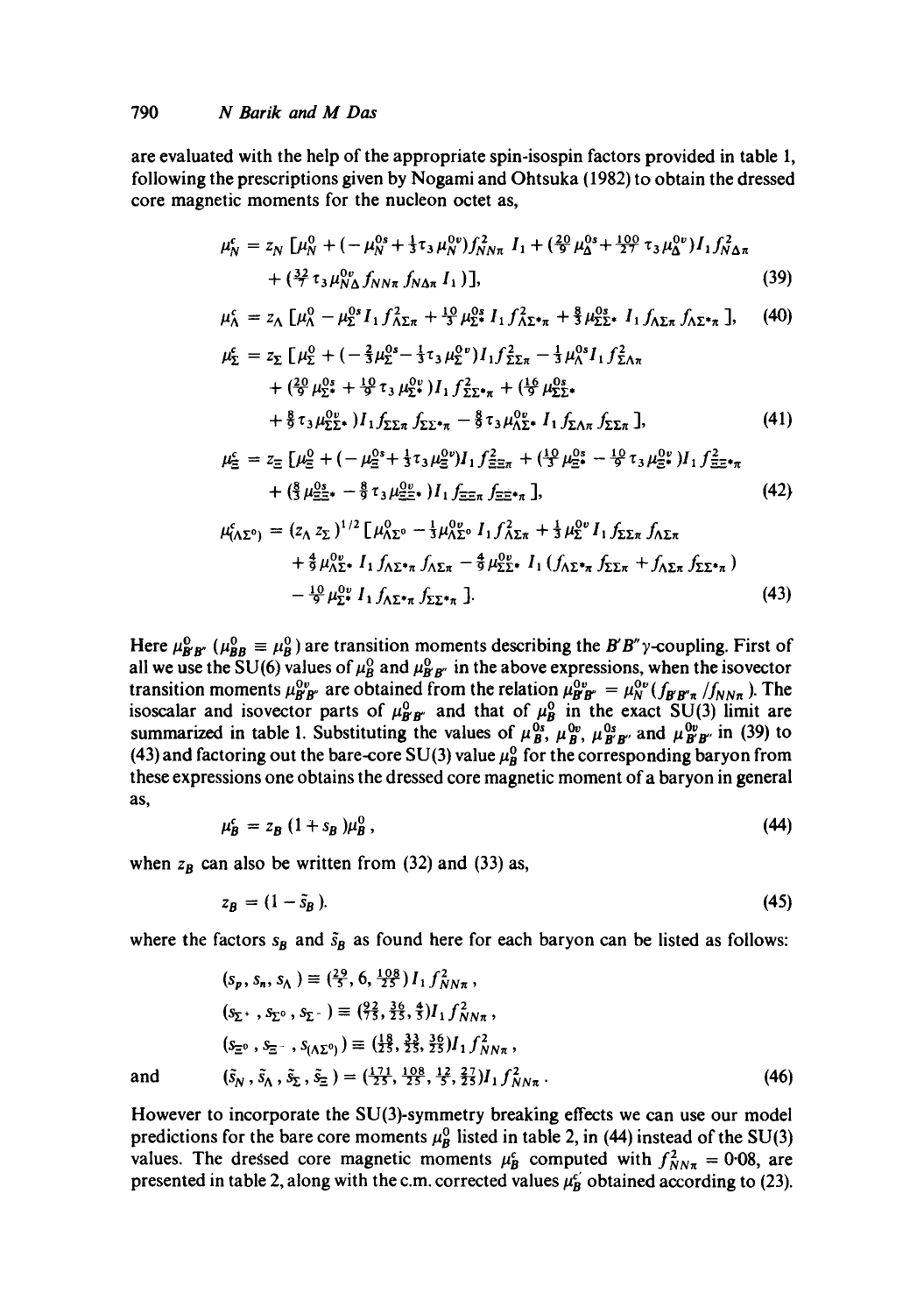| B                     | $\mu_B^0$ | μĥ        | $\mu_B^c$ | $\delta\mu_{\scriptscriptstyle P}^{\scriptscriptstyle\pi}$ | μ <sub>R</sub> | Expt.                     |
|-----------------------|-----------|-----------|-----------|------------------------------------------------------------|----------------|---------------------------|
| p                     | 2.4102    | 2.0325    | 2.2197    | 0.4883                                                     | 2.7081         | 2.7928                    |
| n                     | $-1.6068$ | $-1.3657$ | $-1.4738$ | $-0.4883$                                                  | $-1.9621$      | $-1.913$                  |
| Λ                     | $-0.5862$ | $-0.5576$ | $-0.6036$ | $0-0$                                                      | $-0.6036$      | $-0.613 + 0.004$          |
| $\Sigma^+$            | 2.3378    | 2.1797    | 2.3811    | 0.1831                                                     | 2.5643         | $2.33 + 0.13$             |
| $\Sigma^0$            | 0.731     | 0.6885    | 0.7453    | 0 <sub>0</sub>                                             | 0.7453         | $0.61 + 0.08*$            |
| $\Sigma^-$            | $-0.8758$ | $-0.7998$ | $-0.8873$ | $-0.1831$                                                  | $-1.0705$      | $-1.11 + 0.031$           |
|                       |           |           |           |                                                            |                | $-1.23 + 0.03$            |
| $\Xi^0$               | $-1.3172$ | $-1.2903$ | $-1.3993$ | 0.0444                                                     | $-1.3549$      | $-1.25 + 0.14$            |
| $\Xi^-$               | $-0.5138$ | $-0.5181$ | $-0.5819$ | $-0.0444$                                                  | $-0.6263$      | $-0.69 + 0.04$            |
| $(\Lambda, \Sigma^0)$ | $-1.3916$ | $-1.2353$ | $-1.333$  | $-0.3076$                                                  | $-1.6406$      | $-1.82 + 0.18$<br>$-0.25$ |

Table 2. Calculated values of magnetic moments for octet baryons (in n.m.) with possible corrections to the bare quark-core moment  $\mu_B^0$  due to the effects of pion cloud and c.m. motion.

\* Values computed according to the definition  $\mu_{\Sigma^0} = \frac{1}{2}(\mu_{\Sigma^+} + \mu_{\Sigma^-})$  exp which is quite often referred to as the measured value.

Finally we consider the contributions from the corresponding pion current which arises due to the coupling of photon to the pion field surrounding the quark core of the system. This provides additional contributions to the isovector part of the magnetic moments. In view of the assumed mass degeneracy of the baryon and intermediate baryon states, such contributions due to pionic current as obtained by Nogami and Ohtsuka (1982) would be found here as,

$$
\delta \mu_N^{\pi} = \tau_3 \frac{88}{23} I_2 f_{NN\pi}^2; \quad \delta \mu_\Lambda^{\pi} = 0; \quad \delta \mu_{\Sigma}^{\pi} = \tau_3 \frac{33}{23} I_2 f_{NN\pi}^2; \n\delta \mu_{\Xi}^{\pi} = \tau_3 \frac{8}{23} I_2 f_{NN\pi}^2; \quad \delta \mu_{(\Lambda, \Sigma^0)}^{\pi} = -\frac{96}{25 \sqrt{3}} I_2 f_{NN\pi}^2
$$
\n(47)

where 
$$
I_2 = \frac{M_p}{\pi m_\pi^2} \int_0^\infty dk \frac{k^4 u^2(k)}{w_k^4}.
$$
 (48)

 $I_2$  is evaluated in the same manner as  $I_1$  in (34) and is equal to 1.7342. The magnetic moment of a physical baryon state is then expressed as

 $\mu_B = (\mu_B^c + \delta \mu_B^{\pi}).$  (49)

#### **5. Results and discussion**

The computation of the magnetic moments of octet baryons in such a scheme would ultimately depend on the choice of the Lagrangian mass parameters  $(m_u, m_d, m_s)$  and the potential parameters  $(a, V_0, v)$  which would lead to the individual quark binding energies  $(E_u, E_d, E_s)$  and the corresponding quark-wave function through the eigenvalue equations (9) to (13). In our earlier work (Barik and Das 1983a) we had taken the potential parameters to be the same as those obtained in the study of mesons (Barik and Jena 1982) and estimated the quark masses to obtain a reasonable description of the static properties of nucleons including the magnetic moment  $\mu_{\Lambda}$ . However in a Lagrangian formulation adopted here we choose to fix the quark mass parameters in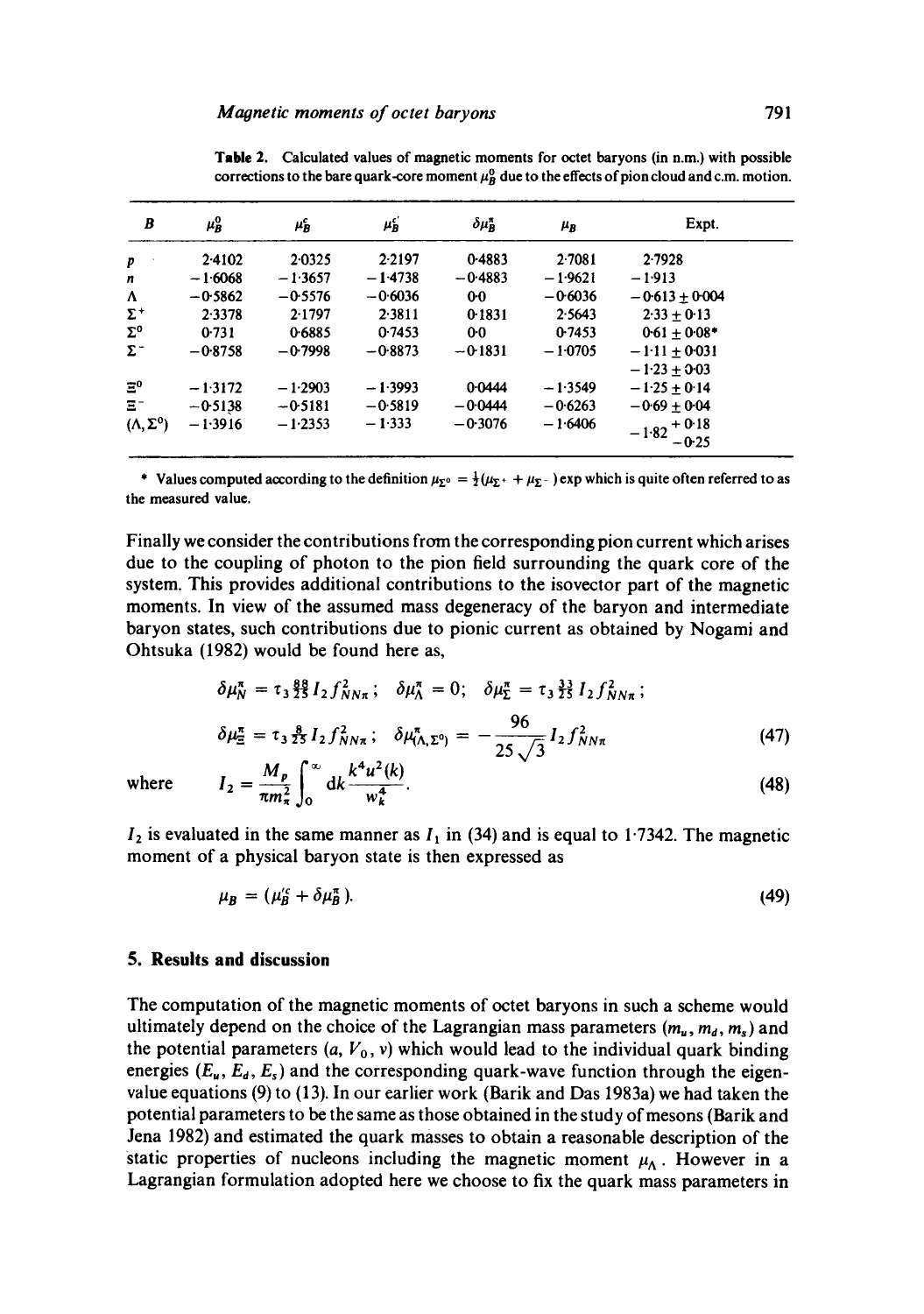the current quark limit as  $m_u = m_d = 5$  MeV and  $m_s = 200$  MeV. Also following a nonrelativistic study of  $\Omega^-$ -baryon (Richard 1981) in a power-law potential model, we fix the potential parameter  $v = 0.1$ . That leaves us with only two parameters a and  $V_0$  to be estimated for which we take the spin-isospin average mass of N and  $\Delta$  together with the mass of  $\Omega^-$  baryon as the two basic guiding inputs, keeping in view the possible centre of mass corrections as well as the pionic corrections. We must point out here that we have not attempted to obtain a best chi-square fit to the available data but instead have obtained a suitable choice of the parameters to provide an overall satisfactory description of the nucleon octet under investigation. Thus we find that with a suitable choice of the potential parameters as,

$$
(a, V_0, v) = (1.8779 \text{ GeV}, -2.1152 \text{ GeV}; 0.1)
$$

and with the numerical solution provided by the scaled eigenvalue equation (9) through  $\varepsilon_q = 1.2364$ ; the individual quark binding energies and the corresponding quarkwavefunction normalizations can be computed from (12), (13) and (5) respectively as:

$$
(E_u = E_d, E_s) = (0.540 \text{ GeV}; 0.6383 \text{ GeV}),
$$
  

$$
(N_u^2 = N_d^2, N_s^2) = (0.7, 0.7855).
$$

The constituent quark magnetic moments are then computed by using (20). These are obtained as,

$$
(\mu_{\mu}, \mu_{d}, \mu_{s}) = (1.6068, -0.8034, -0.58618) \text{ n.m.}
$$

which enable the bare-core values of the magnetic moments for octet baryons to be calculated according to (22). Then taking the experimental value of  $f_{NN\pi}^2$  as 0.08,  $z_{\bf B} \mu_{\bf B}^{c'}$ ,  $\delta \mu_B^2$  and finally  $\mu_B$  are computed and the results are presented in table 2. The results are in good agreement with the corresponding experimental data. So far as the magnetic moments of  $\Sigma^+$  and  $\Sigma^-$  are concerned, the results obtained here with  $\mu_{\Sigma^+}$ . = 2.5776 n.m. and  $\mu_{\Xi^-}$  = -0.6278 n.m. certainly show an improvement over our earlier calculations (Barik and Das 1983a) as  $\mu_{\Sigma^+} = 2.7586$  n.m. and  $\mu_{\Xi^-} = -0.4994$ . Again one can notice from table 2 that the effect of the surrounding pion cloud in determining the magnetic moments of the baryons is quite significant in modifying the bare core value  $\mu_B^0$  to  $\mu_B^c$  together with the additional contribution  $\delta \mu_B^{\pi}$  which is quite sizable for nucleons in particular.

It should be mentioned here that we have not considered the higher order pionic contribution to the magnetic moment. Moreover other possible corrections to the baryon magnetic moments arising out of configuration mixing and seaquark effects are not considered. Nevertheless it seems quite reasonable to conclude that in the present phenomenological chiral potential model, the lowest order pionic corrections lead to the satisfactory evaluation of magnetic moments of octet baryons.

#### **Acknowledgements**

It is our pleasure to thank Professor B B Deo and Mr B K Dash for several useful discussions. We also thank the Computer Centre of Utkal University for their timely cooperation in computational work.